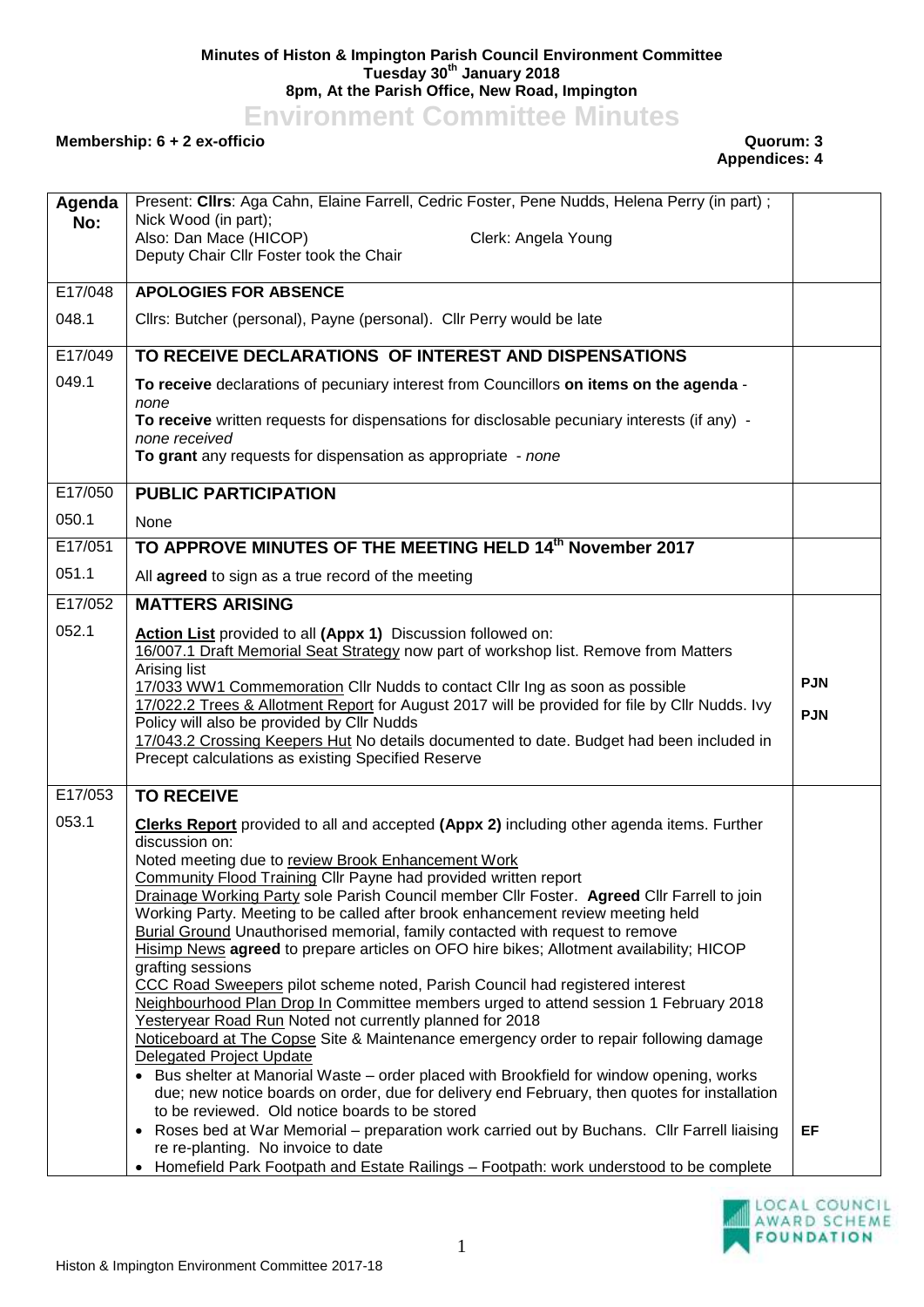|         | and invoice received, contractor contacted for clarification, no response to date. Estate<br>Railings: Quotes refreshed, Cllr Nudds and Clerk delegated to accept best value and<br>proceed. All agreed to approve as "unpainted" style<br>• Railings and bridge at The Green (CCC to fund materials) – order made with Paul West for<br>Spring 2018<br>Duck signs for The Green – initial design reviewed, two to be ordered from Algar Signcraft<br>$\bullet$                                                                                                                                                                                                                                                                     | <b>PJN/Clerk</b> |
|---------|-------------------------------------------------------------------------------------------------------------------------------------------------------------------------------------------------------------------------------------------------------------------------------------------------------------------------------------------------------------------------------------------------------------------------------------------------------------------------------------------------------------------------------------------------------------------------------------------------------------------------------------------------------------------------------------------------------------------------------------|------------------|
|         | Grafitti – one contractor has advised cannot as insurance issue, 2nd quote being chased.<br>Noted witness marks remain at Crossing Keepers Hut<br>Brook Enhancement – report and quotation received, meeting to be called to review<br>$\bullet$                                                                                                                                                                                                                                                                                                                                                                                                                                                                                    |                  |
| 053.2   | New Request - for High Street signs "Do Not Litter". Not agreed as street clutter an<br>acknowledged issue in the area<br>Trees & Allotment Report (Part of Appx 2) Accepted.                                                                                                                                                                                                                                                                                                                                                                                                                                                                                                                                                       |                  |
|         | Trees: Additional report on:<br>Priority 1 Tree Works to be identified and ordered early February, as outlined in precept paper<br>showing expected spend, plus any damage from Storm Doris<br>Meeting to be requested with The Boot Brasserie management to discuss possible mitigation<br>work following removal of trees in front car park - pleaching trees suggested<br>Histon Football Club Holdings Committee to request meeting re works required in eastern part<br>of The Copse. Parish Council believe responsibility lies with owners<br>The Crescent Hanging deadwood highlighted to County Council by Tree Warden                                                                                                     | <b>PJN</b>       |
| 053.3   | <b>Allotments:</b> Report on waiting list received. Gatehouse Road agreed to allow Community<br>Allotment team to tend a second plot if becomes available<br>Glebe Way Buchans yet to finish cutting back most northerly section of hedge<br><b>HICOP Report</b> Dan Mace reported verbally on:                                                                                                                                                                                                                                                                                                                                                                                                                                     | <b>COB</b>       |
|         | Well attended wassailing event<br>$\bullet$<br>4 March, pruning workshop due<br>$\bullet$<br>Grafting works due in Spring 2018<br>$\bullet$<br>Plans for improvement works outside entrance costed at £500 and included in<br>$\bullet$<br>Environment Committee Budget end of year figures for 2017-18                                                                                                                                                                                                                                                                                                                                                                                                                             |                  |
| 053.4   | Sustainability Group Report No written report. Cllr Perry reported on:<br>Single use plastic campaign work, a marine plastics specialist presenting on 7 February<br>$\bullet$<br>6 weekly social events planned<br>$\bullet$                                                                                                                                                                                                                                                                                                                                                                                                                                                                                                       |                  |
| 053.5   | Weeding Group run by Cedric Foster now associated with the Sustainability Group<br><b>Public Art Working Party</b> meeting held in December where Public Art artist candidates had<br>been shortlisted. For continuity, selection Committee membership for interview stage<br>suggested as:<br>Alison Turnbull (for A Turnbull Associates)<br><b>Bridget Cusack (for A Turnbull Associates)</b><br>Pene Nudds<br>Tim Ewbank                                                                                                                                                                                                                                                                                                         |                  |
|         | Helena Perry<br>CIIr Nudds will circulate relevant details and final choice to all Environment Committee                                                                                                                                                                                                                                                                                                                                                                                                                                                                                                                                                                                                                            | <b>PJN</b>       |
|         | members<br>BT Box Cllr Farrell to progress works in hand to renovate, in partnership with local volunteers<br>Glaze Pavilion Planning application had been re-consulted on due to error in address.<br>Determination date now estimated at 2 March 2018. Members noted responses received at<br>SCDC Planning Department and comments on social media. Following determination an<br>appropriate Council statement would be released on website<br><b>Quarterly Finance Report</b> provided to all and accepted (Appx 3). No unexplained issues of<br>concern                                                                                                                                                                       | <b>EF</b>        |
| E17/054 | <b>OTHER MATTERS</b>                                                                                                                                                                                                                                                                                                                                                                                                                                                                                                                                                                                                                                                                                                                |                  |
| 054.1   | To Agree appointment of Grass Contractor for 2018-2022 Three quotations received following<br>tender process, based on simplified specification<br>Brookfield Groundcare £14,800<br>Buchans Landscapes £16,310<br>CMG Group £17,350<br>Additional information provided by each was reviewed. Proposed Cllr Perry, seconded Cllr<br>Farrell all in favour and <b>agreed</b> , based on past performance, reliability and proven willingness<br>to work with council on project work or "special" areas, to award 4 year contract to existing<br>contractor Buchan Landscapes. Members were keen to ensure Brookfield are acknowledged<br>as an approved contractor and to ensure quotes for maintenance/project works outside of the |                  |